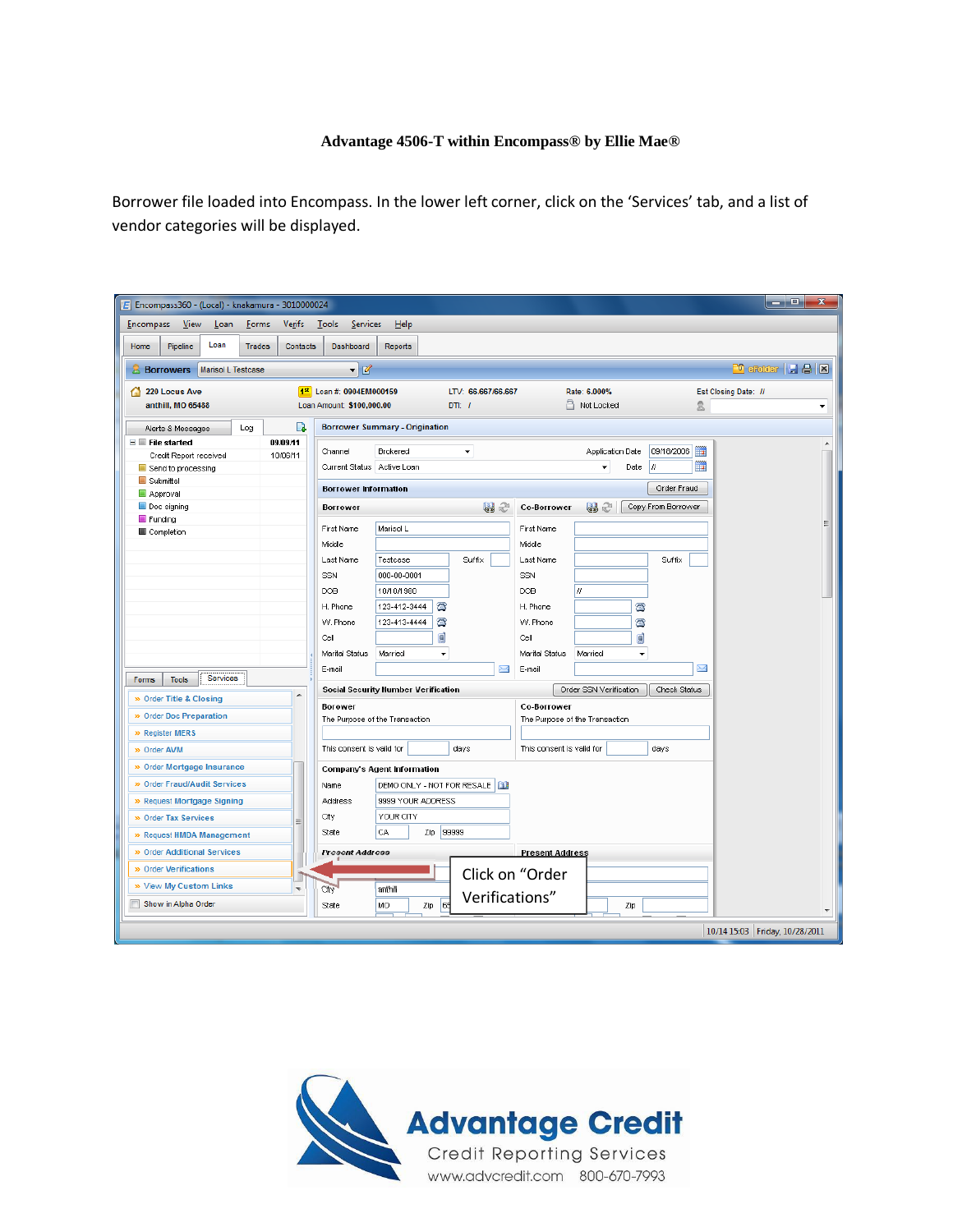A 'Verifications' popup will appear. For the first time user the 'All Providers' tab is selected. The user will select the 4506T vendor and click on the 'Add to My List' button. This action will save the selection in the 'My Providers' tab. Clicking on the 'Submit' button will take the user to the 4506T order interface.

| <b>Verifications</b>                                                                                                                                                      |                  |
|---------------------------------------------------------------------------------------------------------------------------------------------------------------------------|------------------|
| All Providers<br>My Providers                                                                                                                                             |                  |
| Select the provider you wish to use and click Submit. To learn more about a provider, click the More info link next to<br>the provider's name.<br>Search by Company Name: | Reset<br>Go      |
| ACRAnet 4506T                                                                                                                                                             | More info        |
| Advanced Data 4506T                                                                                                                                                       | More info.       |
| Advanced Data VOE / SSN                                                                                                                                                   | More info        |
| Advantage Credit 4506T                                                                                                                                                    | More info.       |
| CoreLogic 4506-T Direct Report                                                                                                                                            | More info        |
| Credit Plus 4506T                                                                                                                                                         | More info.       |
| Data Verify 4506T/SSA                                                                                                                                                     | More info        |
| Old Republic 4506T/SSA                                                                                                                                                    | More info.       |
| Rapid Reporting - DirectChek                                                                                                                                              | More info        |
| Rapid Reporting - IncomeChek                                                                                                                                              | More info        |
| SettlementOne 4506T                                                                                                                                                       | More info        |
| Sharper Lending 4506T                                                                                                                                                     | More info        |
| The Work Number                                                                                                                                                           | More info        |
| New Provider<br>Add to My List                                                                                                                                            | Submit<br>Cancel |

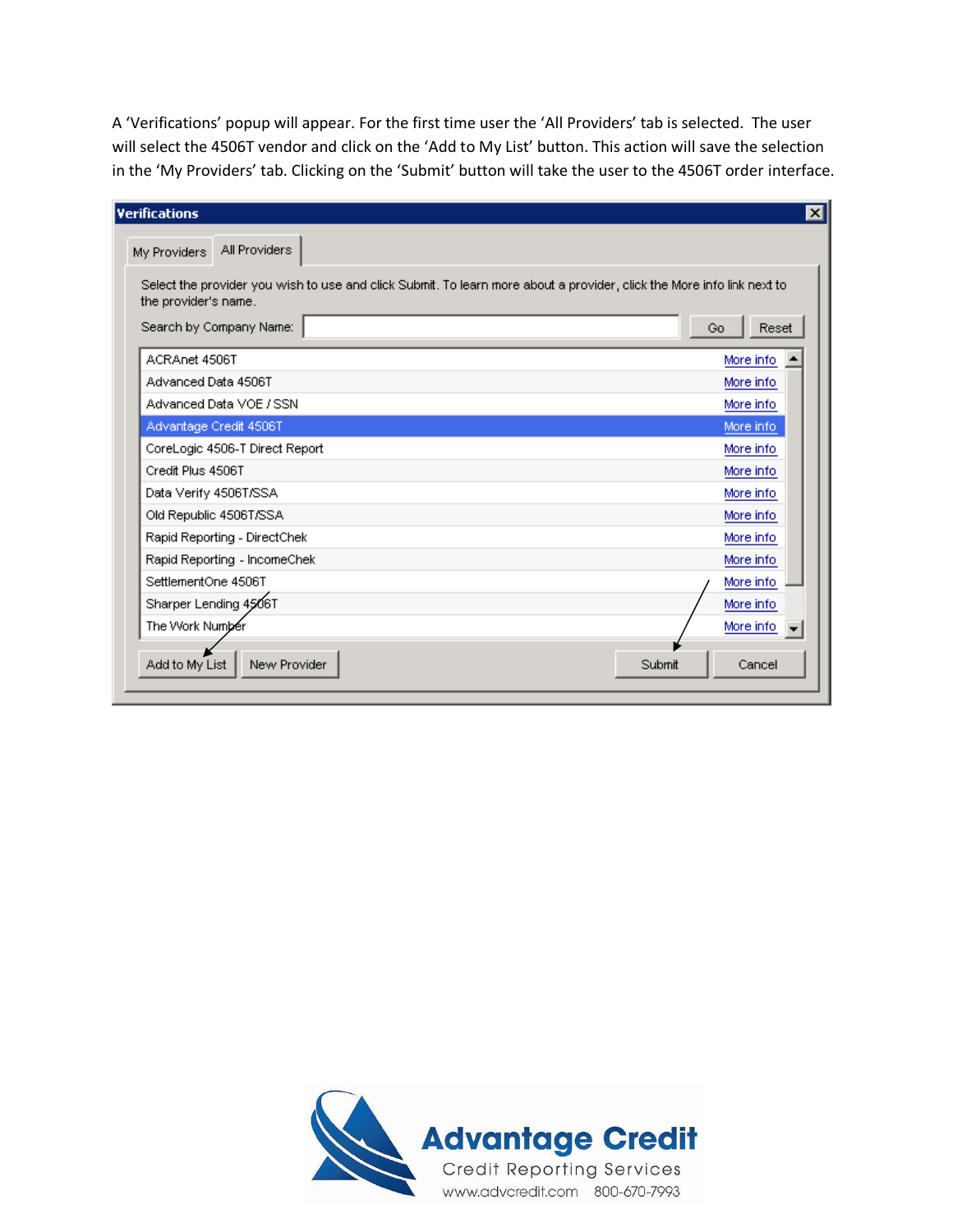## Advantage 4506 order interface.

| <b>Order Verification</b>                                                                                                                                     | $\overline{\mathbf{x}}$                                                                                                          |  |  |  |
|---------------------------------------------------------------------------------------------------------------------------------------------------------------|----------------------------------------------------------------------------------------------------------------------------------|--|--|--|
| <b>Advantage Credit - Verification Order</b>                                                                                                                  |                                                                                                                                  |  |  |  |
| Log In Information                                                                                                                                            | <b>Loan Information</b>                                                                                                          |  |  |  |
| User Name<br> crazy joe<br>********<br>Password<br>lion.<br>User Name and Password is<br>provided by Advantage                                                | maria testcase<br>Borrower<br>Co-Borrower<br>Current Address<br>5524 eastbourne<br>anthill, MO. 65488<br>Loan Number             |  |  |  |
| Order Income Verification   Check Status/View Result<br><b>Product selection is</b><br><b>Products</b>                                                        | <b>Order Details</b>                                                                                                             |  |  |  |
| required<br>1040 - For pers<br>W-2 Information - Employer reported finacial data<br>1099<br>1065<br>1120                                                      | Report On<br>Borrower<br>Required, more<br>Select transcript year(s)<br>than one can be<br>2013 <sub>4</sub><br>2012<br>selected |  |  |  |
| <b>Product Options</b><br>Return Transcript<br>Account Transcript<br>Record of Account<br>Verification of Nonfiling<br>Other Series<br>Business Name:<br>EIN: | 2011<br>2010<br>Attach PDF document:<br>Required<br>$\propto$ $\times$<br>Attach Authorization Form                              |  |  |  |
| Enable when products<br>1065 or 1120 are selected                                                                                                             | Send<br>order to<br>Submit Order<br>Close<br>Advantage                                                                           |  |  |  |

The order has been received by Advantage.

| <b>Advantage Credit</b> |                               |
|-------------------------|-------------------------------|
|                         | New Order entered into System |
|                         |                               |